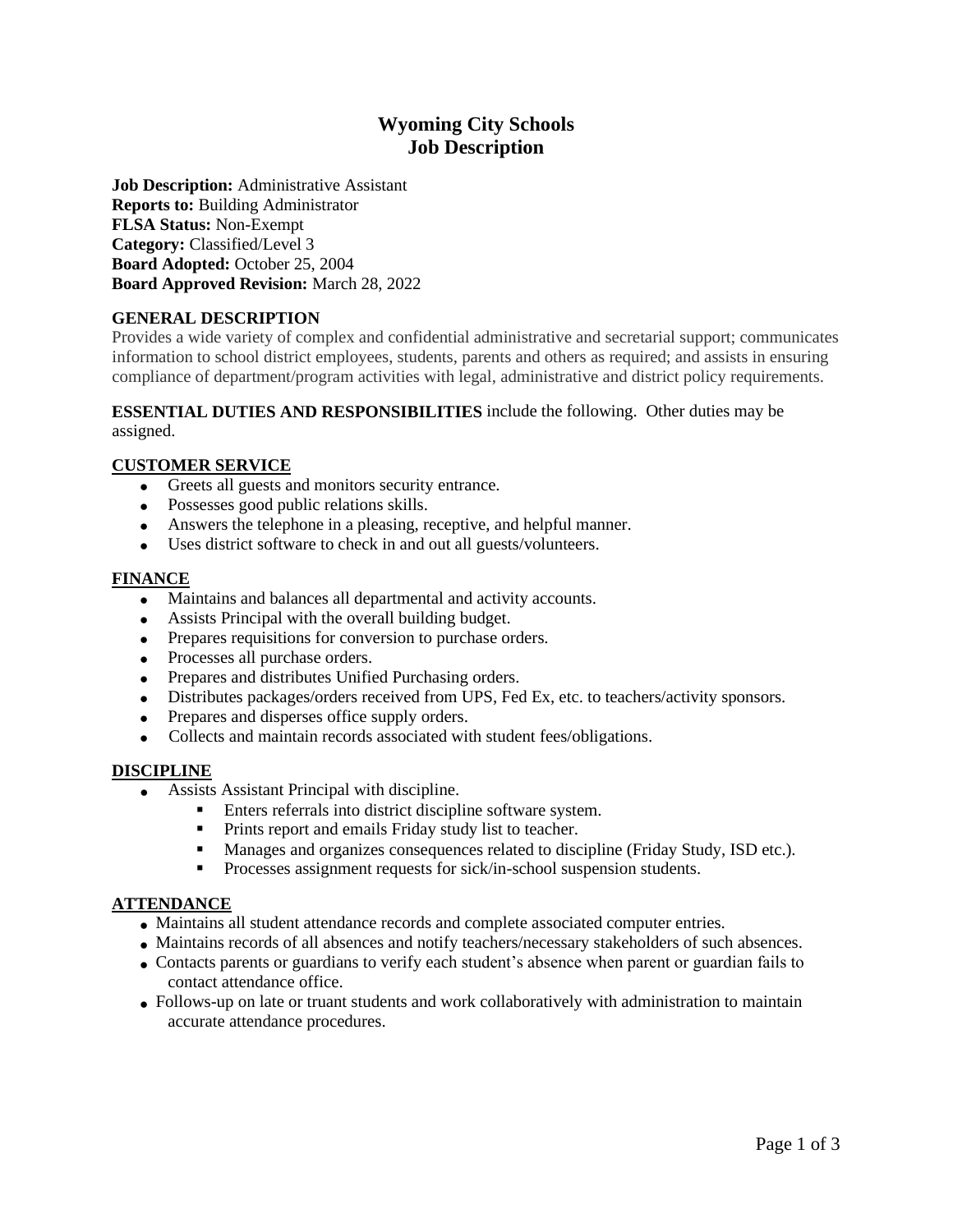## **GENERAL DUTIES**

- Sorts and distributes mail.
- Prepares timesheets for teachers/substitutes.
- Organizes sub folders and sub handbook.
- Assists building administrators with logistics of evaluations as needed.
- Maintains confidentiality of knowledge essential to effective management.
- Accepts shared responsibility for office appearance and for responses to community and employee requests.
- Assists in the establishment and maintenance of a logical filing system for easy access to material.
- Assists in the collection of various forms turned in by teachers/students.
- Uses and maintains copiers, fax machines, and other office equipment. Understands, applies and uses personal computers and software applications.
- Assists students with building functions (e.g. lockers, dismissal passes, directions, work permits).
- Dresses and acts in a professional manner.
- Assists with safety drills.
- Organizes and assigns student and staff parking and collaborates on enforcement with the building administrator.
- Assists students with medical needs in nurse's absence.
- Completes written tasks including school correspondence with attention to detail, appearance, and composition.
- Attends related meetings as assigned for the purpose of conveying and/or gathering information required to perform functions.
- Assists in maintaining documents, files and records for the purpose of providing up-to-date reference and audit trail for compliance.
- Establishes and maintains cooperative working relationships with others contacted in the course of work.
- Ability to problem solve job-related issues.
- Skilled organization and time management and understands office management procedures.
- Ability to work with a diverse group of individuals.
- Assists Athletic Director in completing needed tasks (e.g. eligibility information, special projects, collection of uniforms/equipment, athlete attendance).

## **SUPERVISORY RESPONSIBILITIES**

This job has no supervisory responsibilities except those that may be assigned by the Administrator.

## **EDUCATION and/or EXPERIENCE**

Previous secretarial experience preferred. Demonstrate good written and verbal communication skills. Demonstrate computer literacy. Proficiency in typing (prefer 60 wpm). Capable of working with minimal supervision. Able to perform multiple tasks simultaneously.

## **CERTIFICATES, LICENSES, REGISTRATIONS**

There are no licenses or certificates required by the State for this position.

## **LANGUAGE SKILLS**

Ability to read and interpret documents such as safety rules, operating and maintenance instructions and procedure manuals. Ability to read, write and comprehend directions, short correspondence and memos. Ability to communicate effectively with students, parents, colleagues and administration. Ability to respond to common inquiries or complaints from students, parents, agencies, teachers or members of the school community. Ability to effectively present information in one-on-one and small group situations to staff, students and administrators.